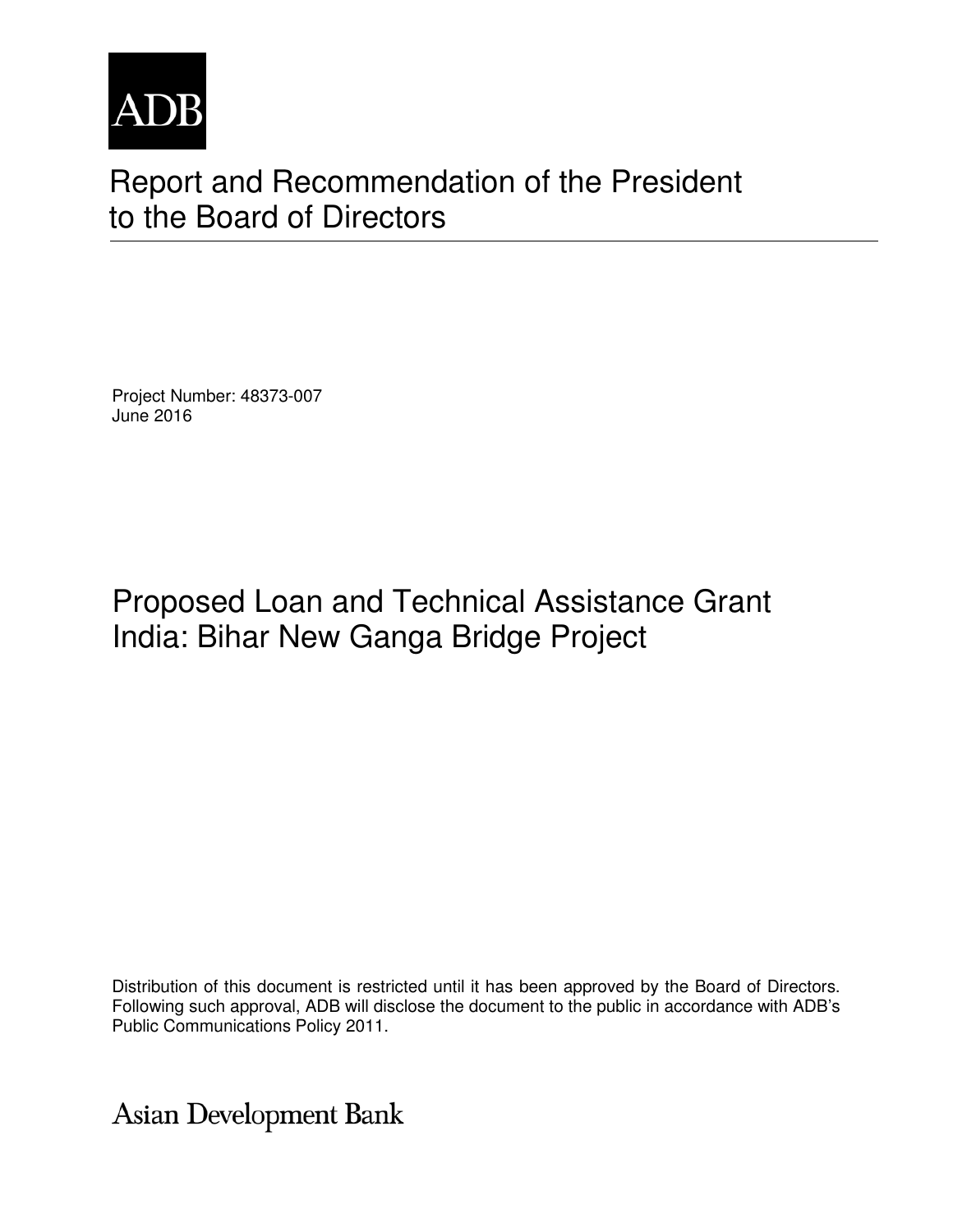#### **CURRENCY EQUIVALENTS**

(as of 16 May 2016)

| Currency unit | Indian rupee/s (Re/Rs) |
|---------------|------------------------|
|               |                        |

| Re1.00 | = | \$0.014923 |
|--------|---|------------|
| \$1.00 | = | Rs67.0100  |

#### **ABBREVIATIONS**

| <b>ADB</b>    | Asian Development Bank                           |
|---------------|--------------------------------------------------|
| <b>BSRDCL</b> | Bihar State Road Development Corporation Limited |
| <b>EIA</b>    | environmental impact assessment                  |
| km            | kilometer                                        |
| <b>LIBOR</b>  | London interbank offered rate                    |
| <b>NGO</b>    | nongovernment organization                       |
| O&M           | operation and maintenance                        |
| <b>PAM</b>    | project administration manual                    |
| TA            | technical assistance                             |
|               |                                                  |

#### **NOTES**

- (i) The fiscal year (FY) of the Government of India and its agencies begins on 1 April and ends on 31 March. "FY" before a calendar year denotes the year in which the fiscal year ends, e.g., FY2016 begins on 1 April 2015 and ends on 31 March 2016.
- (ii) In this report, "\$" refers to US dollars.

| <b>Vice-President</b><br><b>Director General</b><br><b>Director</b> | W. Zhang, Operations 1<br>H. Kim, South Asia Department (SARD)<br>H. Yamaguchi, Transport and Communications Division, SARD                                                                                                                                                                                |
|---------------------------------------------------------------------|------------------------------------------------------------------------------------------------------------------------------------------------------------------------------------------------------------------------------------------------------------------------------------------------------------|
| <b>Team leader</b><br><b>Team members</b>                           | D.K. Lee, Unit Head, Project Administration, SARD<br>T. Kawabata, Transport Specialist, SARD<br>A. Motwani, Senior Project Officer (Transport), SARD<br>A. Syed, Senior Counsel, Office of the General Counsel<br>K. Yangzom, Environment Specialist, SARD<br>S. Zhao, Social Development Specialist, SARD |
| <b>Peer reviewer</b>                                                | W. Tawisook, Senior Transport Specialist, Central and West Asia<br>Department                                                                                                                                                                                                                              |

In preparing any country program or strategy, financing any project, or by making any designation of or reference to a particular territory or geographic area in this document, the Asian Development Bank does not intend to make any judgments as to the legal or other status of any territory or area.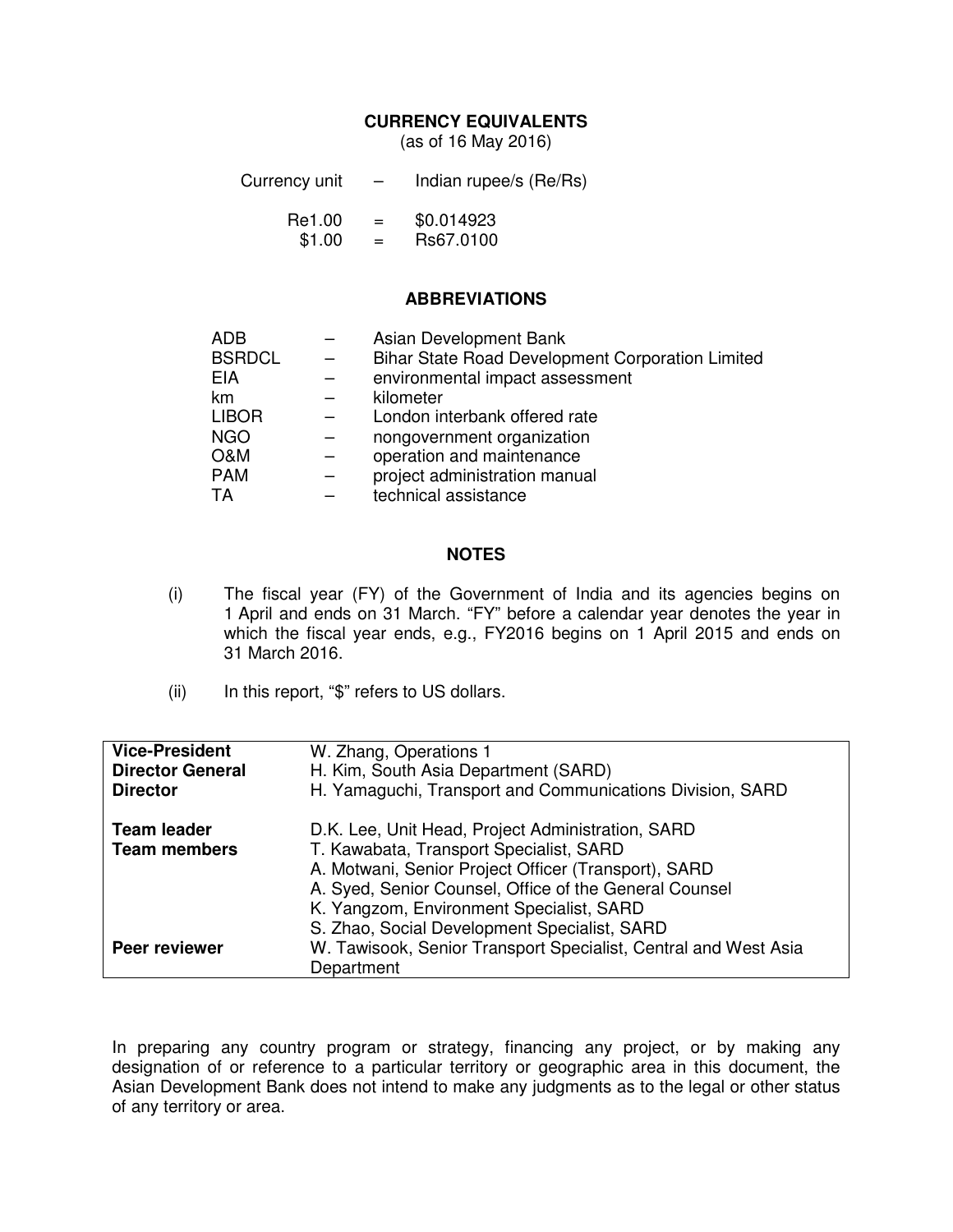## **CONTENTS**

# PROJECT AT A GLANCE

|--|--|

| I.  | THE PROPOSAL                                                                                                                                                                                       |                                                     |
|-----|----------------------------------------------------------------------------------------------------------------------------------------------------------------------------------------------------|-----------------------------------------------------|
| ΙΙ. | THE PROJECT                                                                                                                                                                                        |                                                     |
|     | Rationale<br>А.<br>В.<br>Impact and Outcome<br>C.<br>Outputs<br>D.<br><b>Investment and Financing Plans</b><br>Ε.<br><b>Implementation Arrangements</b>                                            | 3<br>$\overline{4}$<br>$\overline{\mathbf{4}}$<br>5 |
| Ш.  | <b>TECHNICAL ASSISTANCE</b>                                                                                                                                                                        | 5                                                   |
| IV. | <b>DUE DILIGENCE</b>                                                                                                                                                                               | 6                                                   |
|     | Technical<br>А.<br><b>B.</b><br><b>Economic and Financial</b><br>C.<br>Governance<br>D.<br><b>Poverty and Social</b><br>$E_{\rm{max}}$<br>Safeguards<br>F.<br><b>Risks and Mitigating Measures</b> | 6<br>6<br>$\overline{7}$<br>8<br>8<br>10            |
| V.  | <b>ASSURANCES</b><br>10                                                                                                                                                                            |                                                     |
| VI. | <b>RECOMMENDATION</b>                                                                                                                                                                              |                                                     |
|     | <b>APPENDIXES</b>                                                                                                                                                                                  |                                                     |
| 1.  | Design and Monitoring Framework<br>11                                                                                                                                                              |                                                     |
| 2.  | <b>List of Linked Documents</b><br>13                                                                                                                                                              |                                                     |

# **Page**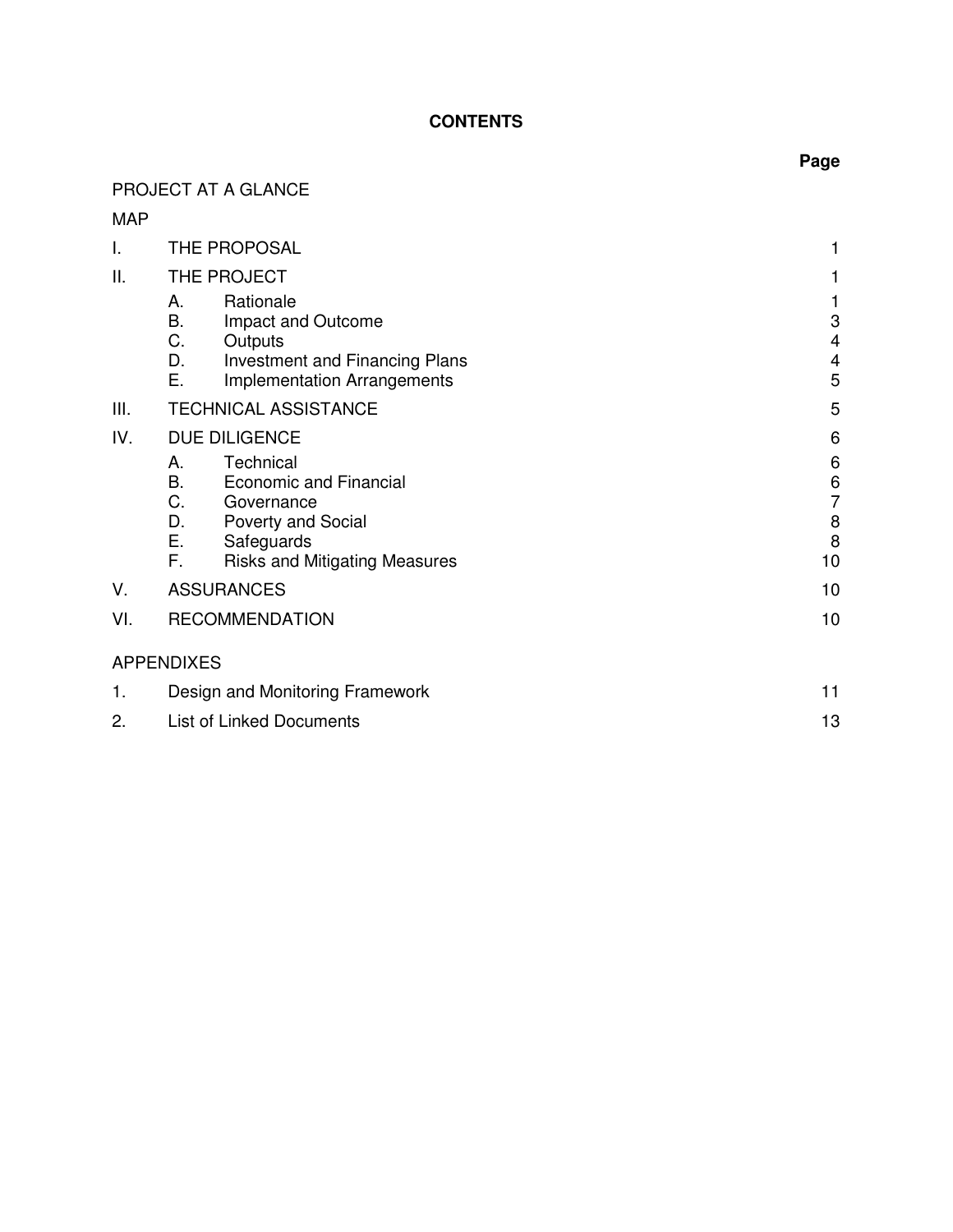## **PROJECT AT A GLANCE**

| 1. Basic Data                                                                                            |                                                                                                                                                                                    |                                                                    | Project Number: 48373-007    |
|----------------------------------------------------------------------------------------------------------|------------------------------------------------------------------------------------------------------------------------------------------------------------------------------------|--------------------------------------------------------------------|------------------------------|
| <b>Project Name</b>                                                                                      | Bihar New Ganga Bridge Project                                                                                                                                                     | <b>Department</b>                                                  | SARD/SATC                    |
|                                                                                                          |                                                                                                                                                                                    | /Division                                                          |                              |
| Country                                                                                                  | India                                                                                                                                                                              | <b>Executing Agency</b>                                            | <b>Bihar State Road</b>      |
| <b>Borrower</b>                                                                                          | India                                                                                                                                                                              |                                                                    | Development Corporation Ltd. |
| 2. Sector                                                                                                | Subsector(s)                                                                                                                                                                       |                                                                    | ADB Financing (\$ million)   |
| <b>Transport</b>                                                                                         | Road transport (non-urban)                                                                                                                                                         |                                                                    | 500.90                       |
|                                                                                                          |                                                                                                                                                                                    | <b>Total</b>                                                       | 500.90                       |
| 3. Strategic Agenda                                                                                      | <b>Subcomponents</b>                                                                                                                                                               | <b>Climate Change Information</b>                                  |                              |
| Inclusive economic<br>growth (IEG)<br>Environmentally<br>sustainable growth (ESG) environmental concerns | Pillar 1: Economic opportunities, including<br>jobs, created and expanded<br>Global and regional transboundary<br>Regional integration (RCI) Pillar 1: Cross-border infrastructure | Adaptation (\$ million)<br>Climate Change impact on the<br>Project | 200.00<br>High               |
| 4. Drivers of Change                                                                                     | <b>Components</b>                                                                                                                                                                  | <b>Gender Equity and Mainstreaming</b>                             |                              |
| development (GCD)<br>Private sector<br>development (PSD)                                                 | Governance and capacity Organizational development<br>Public sector goods and services essential for<br>private sector development                                                 | Some gender elements (SGE)                                         |                              |
| 5. Poverty Targeting                                                                                     |                                                                                                                                                                                    | <b>Location Impact</b>                                             |                              |
| Project directly targets<br>poverty                                                                      | No                                                                                                                                                                                 | Regional                                                           | High                         |
| 6. Risk Categorization:                                                                                  | Complex                                                                                                                                                                            |                                                                    |                              |
| 7. Safeguard Categorization                                                                              | Environment: A Involuntary Resettlement: A Indigenous Peoples: C                                                                                                                   |                                                                    |                              |
| 8. Financing                                                                                             |                                                                                                                                                                                    |                                                                    |                              |
| <b>Modality and Sources</b>                                                                              |                                                                                                                                                                                    | Amount (\$ million)                                                |                              |
| <b>ADB</b>                                                                                               |                                                                                                                                                                                    |                                                                    | 500.90                       |
|                                                                                                          | Sovereign Project Ioan: Ordinary capital resources                                                                                                                                 |                                                                    | 500.00                       |
|                                                                                                          | Sovereign Capacity development technical assistance: Technical                                                                                                                     |                                                                    | 0.90                         |
| Assistance Special Fund                                                                                  |                                                                                                                                                                                    |                                                                    |                              |
| Cofinancing                                                                                              |                                                                                                                                                                                    |                                                                    | 0.00                         |
| None<br>Counterpart                                                                                      |                                                                                                                                                                                    |                                                                    | 0.00<br>215.00               |
| Government                                                                                               |                                                                                                                                                                                    |                                                                    | 215.00                       |
|                                                                                                          |                                                                                                                                                                                    |                                                                    |                              |
| <b>Total</b>                                                                                             |                                                                                                                                                                                    |                                                                    | 715.90                       |
| 9. Effective Development Cooperation                                                                     |                                                                                                                                                                                    |                                                                    |                              |
| Use of country procurement systems                                                                       | No                                                                                                                                                                                 |                                                                    |                              |
| Use of country public financial management systems                                                       | Yes                                                                                                                                                                                |                                                                    |                              |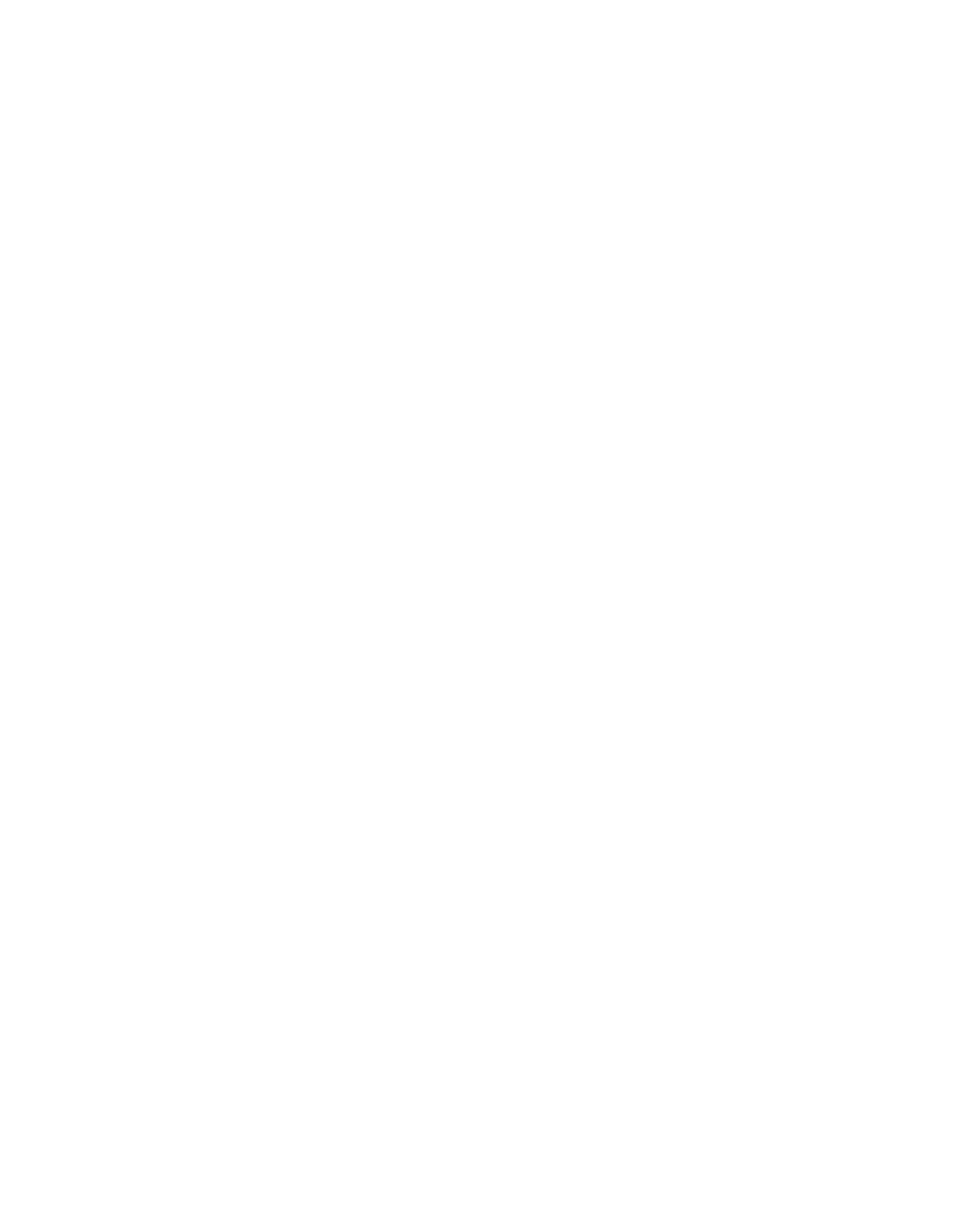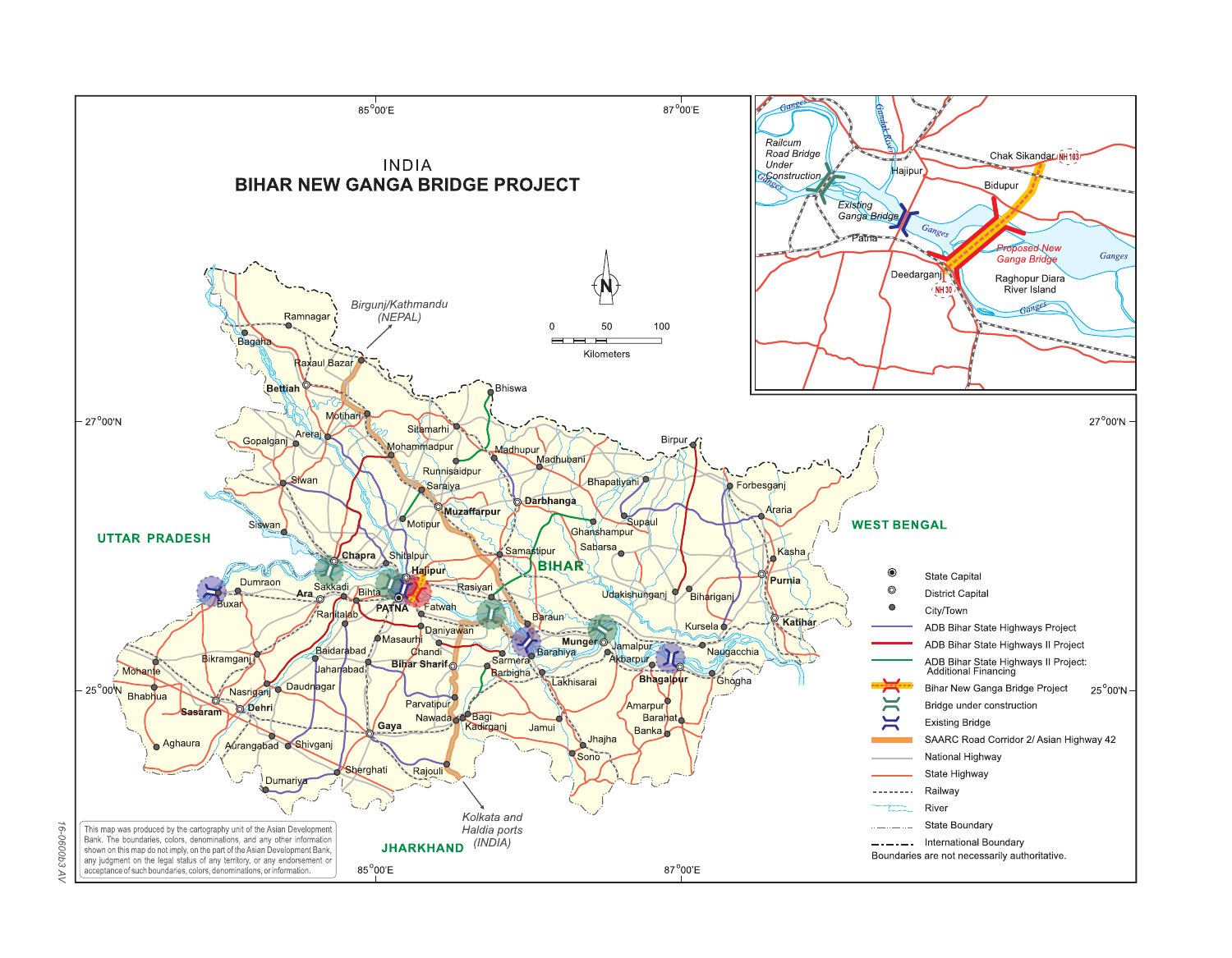## **I. THE PROPOSAL**

1. I submit for your approval the following report and recommendation on a proposed loan to India for the Bihar New Ganga Bridge Project. The report also describes the proposed technical assistance (TA) for the Strengthening Bridge Operation and Management Project, and if the Board approves the proposed loan, I, acting under the authority delegated to me by the Board, approve the  $TA$ <sup>[1](#page-6-0)</sup>

2. The project will construct a new road bridge (the new Ganga Bridge) across the Ganges River and an integrated approach roadway network in the state of Bihar. It will improve transport connectivity between north and south Bihar, which is divided by the Ganges River, and better link Patna, the state capital city, and the surrounding areas. The main bridge structure of about 9.8 kilometers (km) is expected to become the longest river bridge in India. It will have a transformational impact by promoting the geographical integration of Bihar, and help balance the benefits of social economic development. In the regional context, it is strategically located near India's neighboring country of Nepal, and will enhance the existing road corridors between the two countries. This will lead to greater physical cross-border connectivity, which is supported by the Regional Cooperation and Integration Strategy of the Asian Development Bank (ADB).<sup>[2](#page-6-1)</sup>

## **II. THE PROJECT**

## **A. Rationale**

3. Bihar is the 12th largest state in India by area, the 3rd most populous with about 104 million inhabitants, and the 6th most densely populated. It is in the eastern region of the country, bordering Uttar Pradesh in the west, West Bengal in the east, and Jharkhand in the south. The Ganges River flows through the middle of the Bihar plain from west to east, physically dividing the state into northern and southern regions. The northern region is bound by Nepal. Bihar has lagged behind other states in terms of social and economic development. According to Government of India estimates based on 2011–2012 data, 34% of Bihar's population lives below the poverty line, compared with 22% nationally.<sup>[3](#page-6-2)</sup> Bihar continues to be at the bottom among major states in India with per capita income in 2013–2014 of only 39% (Rs15,650) of the national average (Rs39,904), although the gap has since narrowed thanks to increased investment in social infrastructure and improved governance.<sup>[4](#page-6-3)</sup>

4. The problem of low per capita income in Bihar is accentuated by the physical north– south divide. In 2012, district-wise per capita gross domestic product was on average 40% higher among districts in the south (footnote 4). Among the 38 districts of the state, 7 of the 10 most prosperous districts were in the south, while 7 of the 10 poorest districts were in the north. This disparity is clearly attributed to the Ganges River and its enormous scale, which makes providing connectivity between north and south Bihar a very difficult task. Currently, along the entire length of the Ganges River in Bihar (approximately 200 km), only four bridges are operational, and the combined capacity is far too limited to meet traffic demand.<sup>[5](#page-6-4)</sup> This not only constrains connectivity but also overall socioeconomic development.[6](#page-6-5)

 $\overline{a}$ 1 The design and monitoring framework is in Appendix 1.

<span id="page-6-2"></span><span id="page-6-1"></span><span id="page-6-0"></span><sup>2</sup> ADB. 2006. Regional Cooperation and Integration Strategy. Manila.

<sup>3</sup> Government of India, Planning Commission. 2013. Press Note on Poverty Estimates, 2011–2012. Delhi.

<span id="page-6-3"></span><sup>4</sup> Government of Bihar, Finance Department. 2015. Economic Survey, 2014–2015. Patna.

<span id="page-6-4"></span><sup>5</sup> As shown on the map, three bridges are between north and south Bihar (Gandhi Setu, Rajendra Setu, and Vikramshila Setu), and one bridge is between south Bihar at Buxar and the state of Uttar Pradesh in the west.

<span id="page-6-5"></span><sup>&</sup>lt;sup>6</sup> The combined volume–capacity ratio is currently about 1.6—already three times higher than the desired level.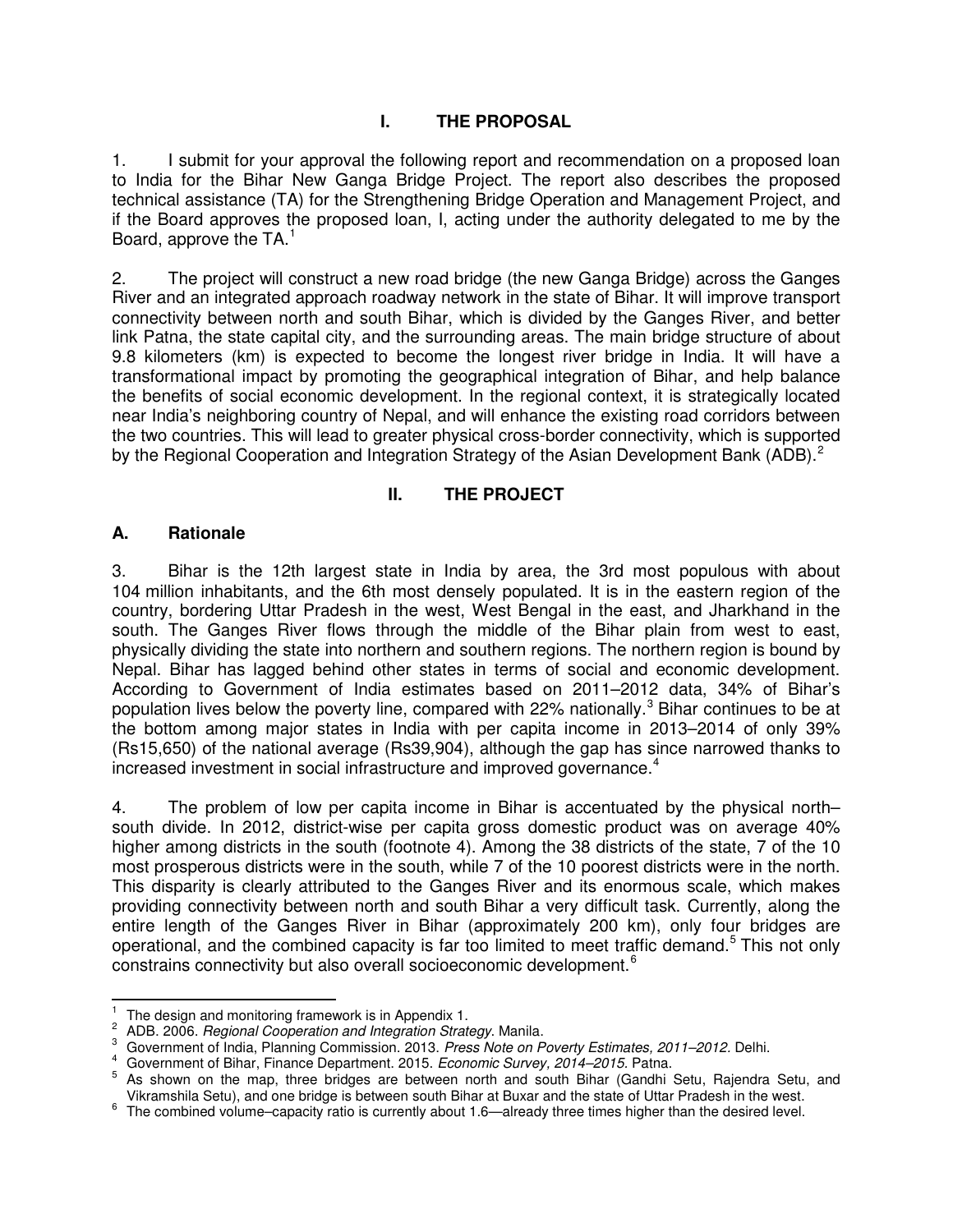5. Four new bridges are under construction at critical locations to help remove the growing constraint on connectivity.<sup>[7](#page-7-0)</sup> Moreover, the proposed project will construct a new Ganga Bridge, located about 10 km downstream and east of Patna. The main objective is to provide badly needed additional capacity, and improve connectivity for Patna and the surrounding areas. This includes the Raghopur Diara river island, which is situated and cut off in between two channels of the Ganges River. Its 250,000 inhabitants now have only a seasonal link (pontoon bridge) connecting it to Patna, apart from boats. The new Ganga Bridge will span the entire width of the Ganges River, including the two channels, with access ramps to the Raghopur Diara river island, and connect to nearby national highways along the north and south banks of the Ganges River. It will also serve as an alternative to the existing Ganga Bridge (also called Mahatma Gandhi Bridge), which currently is the main link between Patna and north Bihar. The old bridge is deteriorating and has insufficient capacity, which sees severe traffic congestion. $8$ 

6. The new Ganga Bridge, together with the other bridges already under construction, will provide the required transport capacity between north and south Bihar, and significantly improve connectivity. It will substantially reduce the travel time to Patna from the surrounding regions, in particular north Bihar, which will ease access to the state's administrative and social services, and health and higher education facilities. The inhabitants of the Raghopur Diara river island will gain year-round road access, allowing children access to higher-level schooling and women better access to pre- and postnatal health care. It will help balance the benefits of developments in agriculture, tourism, and industrial sectors, and contribute to achieving the priority goal of the Government of Bihar—to connect Patna to the remotest areas in the state, so that people can reach the capital in no more than 6 hours from any place within the state.

7. The Government of Bihar has stepped up investments in the development of quality infrastructure. Since 2008, ADB has provided three loans totaling \$1.02 billion to upgrade 1,466 km of state highways in north and south Bihar, linking rural areas to national highways. With these collectively, the new Ganga Bridge will improve mobility and accessibility between north and south Bihar, and is critical to ensuring that the overall development impact is optimized and its benefits are fully reaped. The new bridge is integral to the vision and action plan of the Road Master Plan for Bihar's State Highways Development, a 20-year strategy (2015–2035) prepared with ADB assistance to direct further investment into fostering overall economic development in the state. $9$ 

8. **Regional connectivity.** In the context of regional connectivity with India's neighboring countries, the new Ganga Bridge is strategically located at about 190 km southeast from Raxaul, an Indian border town across from Birgunj in Nepal, which enables major cross-border movement of goods and people between the two countries. The bridge will allow better distribution of traffic on the road network, which includes the international and regional trade corridors that connect Nepal to the eastern, northern, and northeastern states of India, including access to ports at Kolkata and Haldia in West Bengal.<sup>[10](#page-7-3)</sup> The project complements ADB's ongoing support to the South Asia Subregional Economic Cooperation.<sup>[11](#page-7-4)</sup>

<span id="page-7-0"></span> $\frac{1}{7}$  As shown on the map, two bridges by the Government of Bihar (Arrah–Chhapra and Bakhiarpur, to be operational in 2018), and two rail-cum-road bridges by the Government of India (Digha and Munger, to be operational in 2017).

<span id="page-7-1"></span><sup>&</sup>lt;sup>8</sup> Urgent repairs are being made to maintain operations on the Ganga Bridge, albeit at reduced capacity, while the Government of India is considering options for its complete rehabilitation.

<span id="page-7-2"></span><sup>&</sup>lt;sup>9</sup> ADB. 2012. Technical Assistance for Road Master Plan for Bihar's State Highway Development. Manila (TA 8170-IND, \$1,000,000, approved on 20 September).

<sup>&</sup>lt;sup>10</sup> Asian Highway No. 42, which is also the South Asian Association for Regional Cooperation Corridor 2.

<span id="page-7-4"></span><span id="page-7-3"></span><sup>&</sup>lt;sup>11</sup> The South Asia Subregional Economic Cooperation program is a project-based partnership that aims to strengthen cross-border transport networks that boost intraregional trade in the subregion (Bangladesh, Bhutan, India, the Maldives, Nepal, and Sri Lanka).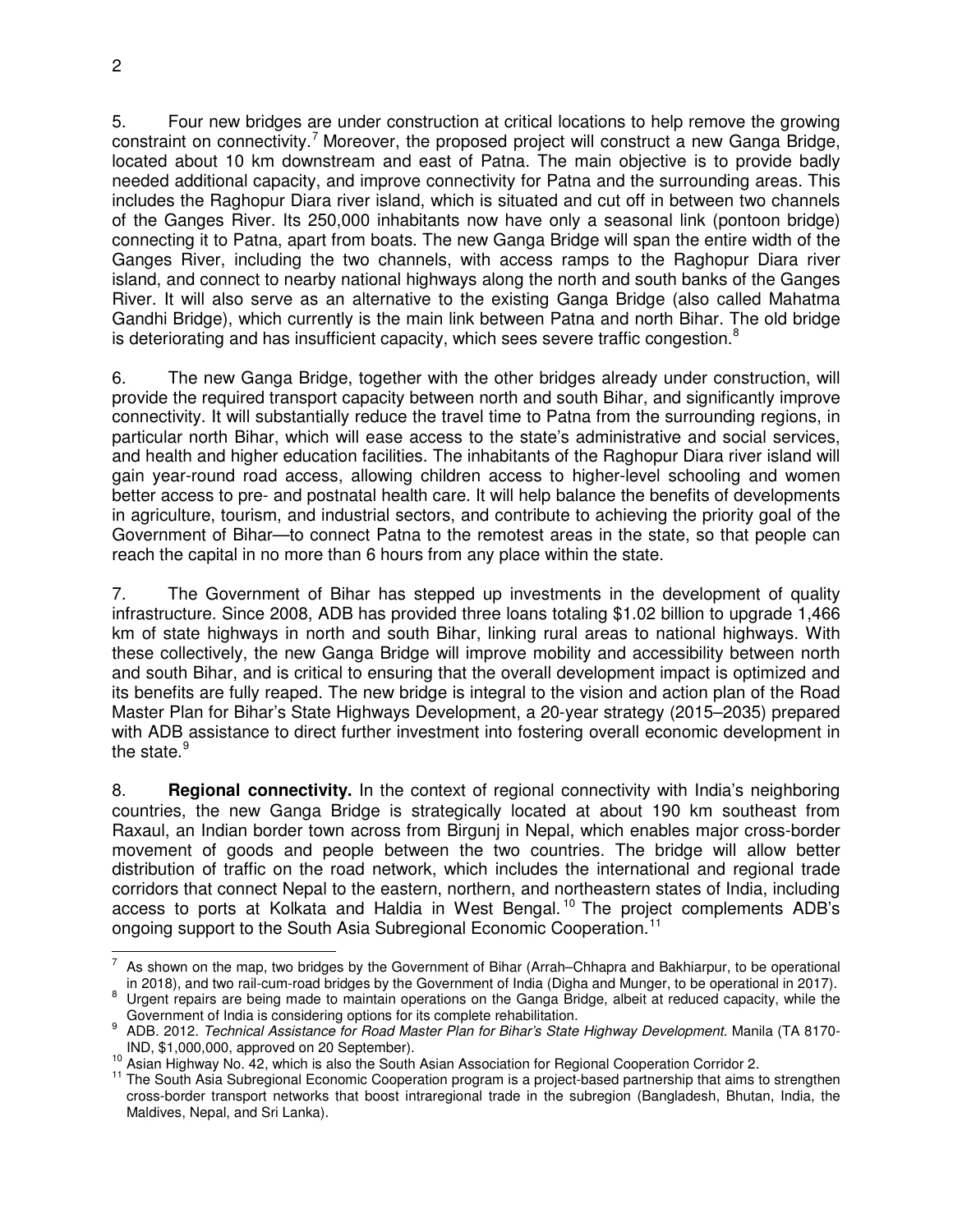9. **Sustainable maintenance.** In 2013, the Government of Bihar enacted the Bihar Road Assets Maintenance Policy, which requires the execution of maintenance works throughout the design life of road infrastructure in place and under construction. The annual maintenance budget has more than doubled—from Rs3.500 billion in fiscal year (FY) 2012 to Rs8.932 billion in FY2015—thanks to increasing revenue from vehicle registration and license fees. Long-term performance-based maintenance by the private sector is also being encouraged to provide greater efficiency. In keeping with this, the contract for the new Ganga Bridge also includes post-completion performance-based maintenance for 5 years, to be financed by the state government. This approach, and a contract modality that combines engineering, procurement, and construction, optimizes incentives for design and construction quality while allowing the use of best practices and innovations for efficiency and economy. It emphasizes efficient use of available resources, and this is consistent with one of ADB's strategic drivers of change being adapted in the development of the private sector.

10. **Climate change resilience.** The probability analysis of rainfall extremes over the Ganges basin has shown a growing trend in maximum 1-day rainfall and in the count of consecutive rainfall days.<sup>[12](#page-8-0)</sup> In view of this, the new Ganga Bridge will span from bank to bank over the two river channels and the Raghopur Diara river island. This helps minimize effects on the river regime and is an important climate adaptation measure because the alternative option of constructing an embankment road on Raghopur Diara river island, while less costly, could be vulnerable to floods. The bridge will also meet the navigation clearance requirements of India's Inland Waterways Authority, e.g., vertical clearance of 10 meters from the highest recorded flood level, and horizontal clearance of 100 meters between two piers of the bridge. This is maintained throughout the entire bridge length to accommodate the possibility of any future changes in the river morphology and meandering of the river channels.

11. **Finance plus.** The new Ganga Bridge will have a transformational impact by promoting the geographical integration of Bihar and helping balance the benefits of socioeconomic development. It will also have a systemic impact on large-scale bridge design and construction in India by introducing new engineering and technology, a first of its kind and scale in India.<sup>[13](#page-8-1)</sup> This also includes the implementation of stringent environmental safeguard measures, and a biodiversity conservation plan that will monitor changes to the local biodiversity in the project area and implement conservation activities to avoid any net loss of biodiversity as a result of the project. These activities will be carried out by a joint venture of reputed international and national design–build contractors, and supervised by international and national experts, comprising a project management consulting team. This will enable the local industries to gain valuable experience and know-how that can be replicated for greater benefits in the future.

## **B. Impact and Outcome**

12. The impact will be improved mobility and accessibility within India, and connectivity with its neighboring countries.<sup>[14](#page-8-2)</sup> The outcome will be improved transport connectivity across the Ganges River between north and south Bihar.

<span id="page-8-0"></span> $\overline{a}$ <sup>12</sup> Project Climate Risk Assessment and Management Reporting (accessible from the list of linked documents in

<span id="page-8-1"></span>a Appendix 2).<br><sup>13</sup> The adopted extradosed bridge design incorporates characteristics of a cable-stayed and externally stressed concrete-box segmental structure, which optimizes economy and efficiency. It will become the longest river bridge

<span id="page-8-2"></span>in India. 14 Government of India, Planning Commission. 2013. Twelfth Five-Year Plan, 2012–2017 Economic Sectors. Volume II. New Delhi.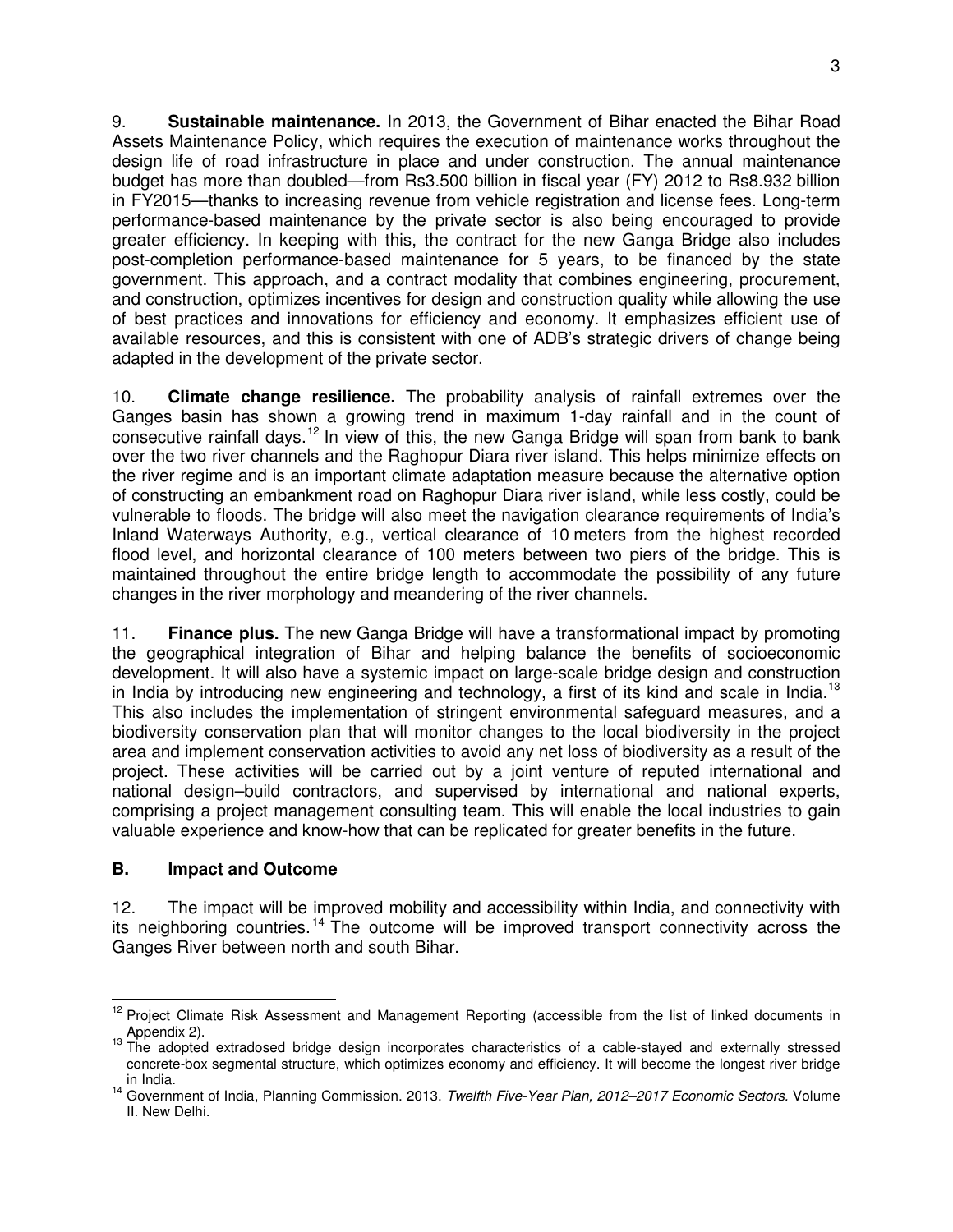#### **C. Outputs**

13. The project output will be the construction of the new Ganga Bridge and an integrated approach roadway network consisting of about 9.8 km of bridge structures, about 10 km of approach viaduct and embankments, widening of about 3 km of NH-103, and tolling and service facilities from Deedargunj on NH-30 in Patna district to Chak Sikandar in Vaishali district on NH-103. The loan will also finance consulting services for project management and authority engineer team, and external monitor for environmental safeguards. The TA will enhance bridge operation and management capacity by financing the preparation of an operation management plan for the new Ganga Bridge, development of model maintenance manuals for existing major bridges in Bihar, and transfer of knowledge in international best practices for bridge operation and management.

## **D. Investment and Financing Plans**

14. The project is estimated to cost \$715 million (Table 1).

## **Table 1: Project Investment Plan**

(\$ million)

| Item |                                                             | <b>Amount</b> <sup>a</sup> |
|------|-------------------------------------------------------------|----------------------------|
| А.   | Base Cost <sup>b</sup>                                      |                            |
|      | 1. Works for main bridge and approach roads                 | 483.85                     |
|      | 2. Consulting services                                      | 17.32                      |
|      | 3. Land acquisition and resettlement <sup>c</sup>           | 127.58                     |
|      | 4. Project management                                       | 33.87                      |
|      | Subtotal (A)                                                | 662.62                     |
| В.   | Contingencies <sup>d</sup>                                  | 40.80                      |
| C.   | <b>Financing Charges During Implementation</b> <sup>e</sup> | 11.58                      |
|      | Total $(A+B+C)$                                             | 715.00                     |

a Includes estimated taxes and duties of about \$41.88 million for works to be financed from government resources by cash contribution, and about \$2.67 million for consulting services to be financed from the Asian Development Bank (ADB) loan resources. The amount from ADB loan resources is within the threshold identified during the preparations for the country partnership strategy (not exceeding 10% of the project cost), is not excessive (0.53% of ADB loan resources), applies only to ADB-financed expenditures, and is material and relevant to the success of the project.

<sup>b</sup> In end-2015 prices.

c Includes estimated expenses of about \$0.19 million for a local nongovernment organization toward facilitating resettlement and rehabilitation activities.

<sup>d</sup> Physical contingencies computed at 3.0% for works and consulting services. Price contingencies computed at 2.5% on foreign exchange costs and at 5.5% on local currency costs; includes provision for potential exchange rate fluctuation under the assumption of a purchasing power parity exchange rate.

<sup>e</sup> Includes interest and commitment charges. Interest during construction for the ADB loan has been computed at the 5-year forward London interbank offered rate (LIBOR) plus a spread of 0.5% and applicable maturity-based premium of 10 basis points. Commitment charges for an ADB loan are 0.15% per year to be charged on the undisbursed loan amount.

Source: Asian Development Bank estimates.

15. The Government of India has requested a loan of \$500 million from ADB's ordinary capital resources to help finance the project. The loan will have a 26-year term, including a grace period of 5 years, an annual interest rate determined in accordance with ADB's London interbank offered rate (LIBOR)-based lending facility, a commitment charge of 0.15% per year, and such other terms and conditions to be set forth in the draft loan and project agreements.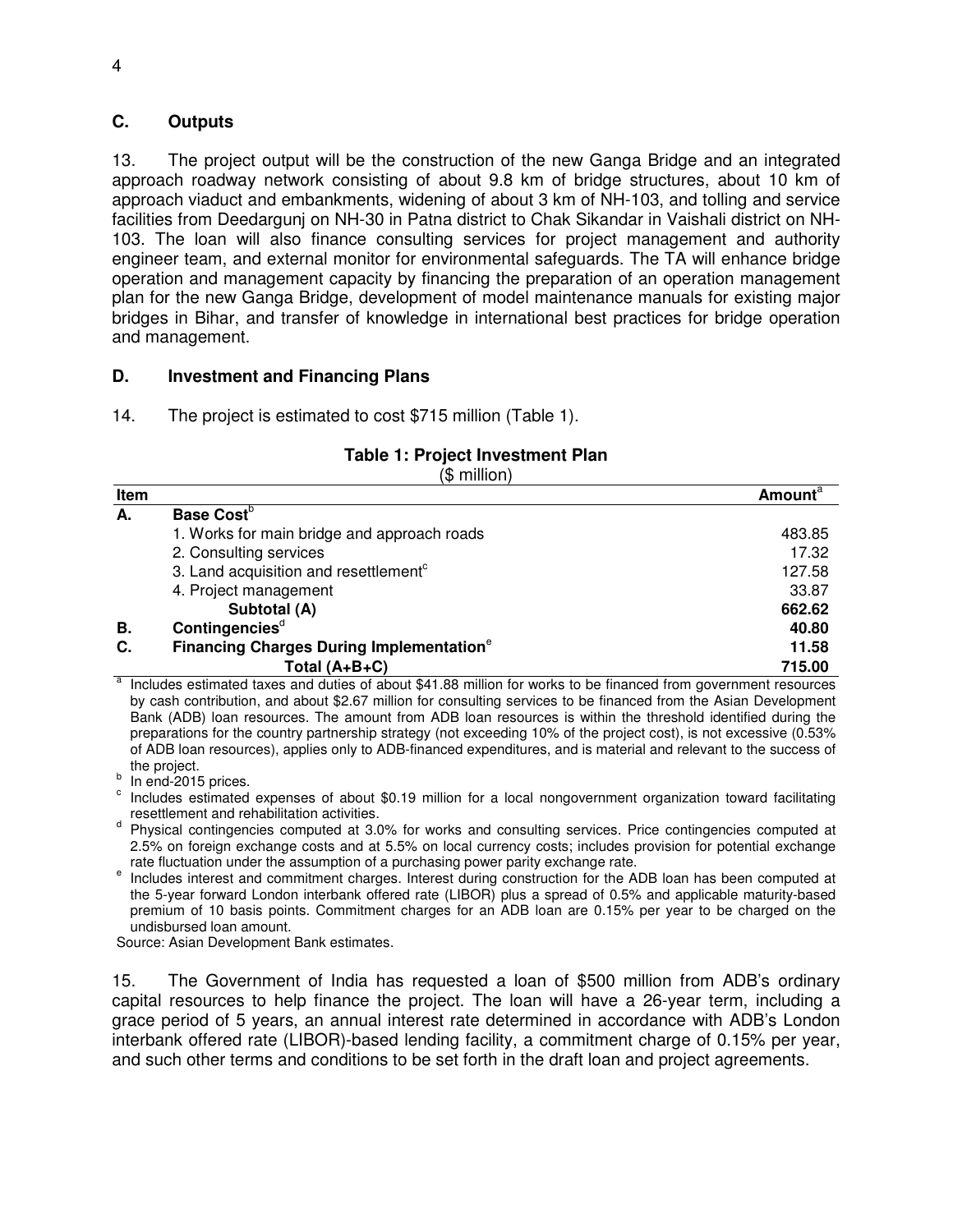16. The Government of India has requested that repayment follow the straight-line repayment option in equal installments. Based on this and the above loan terms, the average loan maturity is 15.75 years and the maturity premium payable to ADB is 0.10% per annum. The Government of India will make available the loan proceeds to the Government of Bihar on a back-to-back basis.

17. The financing plan is in Table 2. The detailed cost estimates by expenditure category and detailed cost estimates by financier are in the project administration manual (PAM).<sup>[15](#page-10-0)</sup>

| TADIC 2. FINANCING FIAM |                            |                           |
|-------------------------|----------------------------|---------------------------|
| <b>Source</b>           | <b>Amount (\$ million)</b> | <b>Share of Total (%)</b> |
| Asian Development Bank  | 500                        |                           |
| Government of Bihar     | 215                        | 30                        |
| Total                   | 715                        | 100                       |
|                         |                            |                           |

| Table 2: Financing Plan |  |  |
|-------------------------|--|--|
|                         |  |  |

Source: Asian Development Bank estimates.

#### **E. Implementation Arrangements**

18. The implementation arrangements are summarized in Table 3 and described in detail in the PAM.

| rable 3. implementation Afrangements |                                                                                                   |                   |                  |
|--------------------------------------|---------------------------------------------------------------------------------------------------|-------------------|------------------|
| <b>Aspects</b>                       | Arrangements                                                                                      |                   |                  |
| Implementation period                | January 2016-December 2020                                                                        |                   |                  |
| Estimated completion date            | 31 December 2020                                                                                  | Loan closing date | 30 June 2021     |
| Management                           |                                                                                                   |                   |                  |
| Executing agency                     | Government of Bihar acting through the Bihar State Road Development<br><b>Corporation Limited</b> |                   |                  |
|                                      |                                                                                                   |                   |                  |
| Procurement                          | International competitive bidding                                                                 | 1 contract        | \$483.85 million |
| Consulting services                  | Project management and authority                                                                  | 1 contract        | \$15.14 million  |
|                                      | engineer, using QCBS                                                                              |                   |                  |
|                                      | External monitoring for environmental                                                             | 1 contract        | \$0.98 million   |
|                                      | safeguard, using QCBS                                                                             |                   |                  |
| Retroactive financing and            | Advance contracting and retroactive financing for works and consulting                            |                   |                  |
| advance contracting                  | services. Retroactive financing is available for up to 20% of the loan amount                     |                   |                  |
|                                      | for expenditures incurred up to 12 months before loan signing.                                    |                   |                  |
| <b>Disbursement</b>                  | The loan proceeds will be disbursed in accordance with ADB's Loan                                 |                   |                  |
|                                      | Disbursement Handbook (2015, as amended from time to time) and detailed                           |                   |                  |
|                                      | arrangements agreed upon between the government and ADB.                                          |                   |                  |

#### **Table 3: Implementation Arrangements**

ADB = Asian Development Bank, QCBS = quality- and cost-based selection. Source: Bihar State Road Development Corporation Limited.

#### **III. TECHNICAL ASSISTANCE**

19. A capacity development TA is proposed to accompany the project. The objective of the TA is to enhance existing institutional capacity necessary to effectively operate and manage the new Ganga Bridge and other major bridges in the state. The key outputs and activities involve (i) preparing an operation management plan for the new Ganga Bridge that covers comprehensively all relevant aspects, including administration and organization, user services and quality, inspection, and maintenance procedures; (ii) developing a model maintenance manual for major bridges in about four selected districts, which can be replicated for other

<span id="page-10-0"></span> 15 Project Administration Manual (accessible from the list of linked documents in Appendix 2).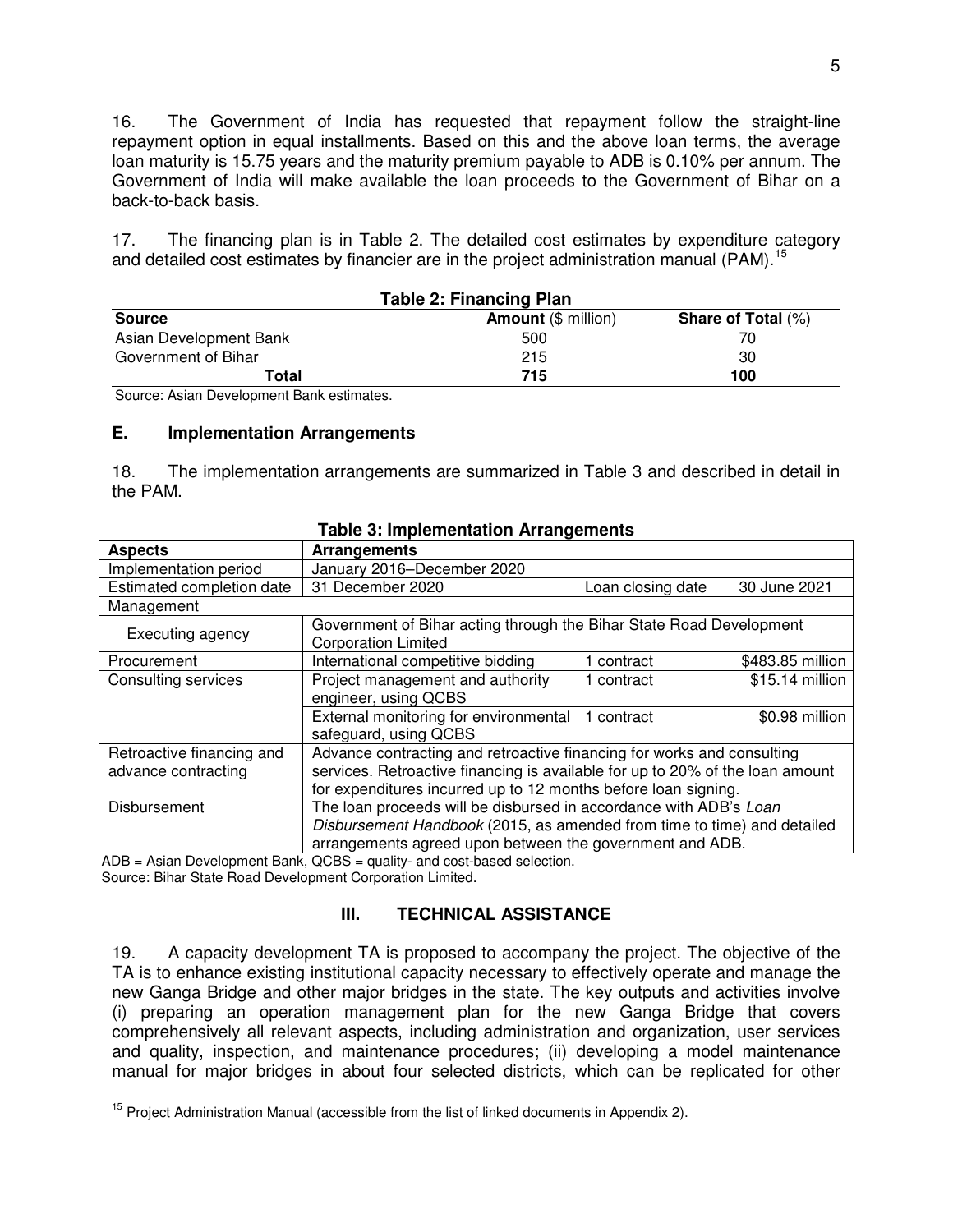districts in the state and which includes conducting condition surveys, prioritizing maintenance requirements, preparing cost estimates, and formulating a rolling work plan and budget; and (iii) learning international best practices, including on-the-job training of managers and technical staff during the above TA activities, in-house technical workshops, and overseas training, including case studies and observations. [16](#page-11-0)

20. The TA is estimated to cost \$1,000,000, of which \$900,000 will be financed on a grant basis by ADB's Technical Assistance Special Fund (TASF-other sources). The Government of Bihar acting through BSRDCL will be the executing agency. BSRDCL will provide counterpart support in the form of counterpart staff, office accommodation, and other in-kind contributions. The TA will be implemented from January 2017 to December 2018.

## **IV. DUE DILIGENCE**

## **A. Technical**

21. The location and alignment of the bridge and the approach road network are considered best among the alternatives reviewed during project preparation given the existing road network pattern, as well as minimal land acquisition, dislocation, and environmental impact. A hydrological survey of the Ganges River in the influence area was conducted and the historical data was collected from the Central Water Commission, which established the basis for the hydraulic design parameters, such as the river discharge and highest flood level. The main structure adopted is an extradosed bridge, which incorporates characteristics of cable stay and externally prestressed concrete box segmental structure, optimizing economy and efficiency for construction and maintenance in accordance with applicable international design standards. The environmental management plan includes provisions requiring the contractor to ensure the safety of workers and mitigate the accident risk from construction activities.

22. **Road safety.** The project management and authority engineer team will conduct a road safety audit and assessment, and make sure that any countermeasures proposed are incorporated in the detailed design. The team will also collaborate with a local nongovernment organization (NGO) to be engaged by BSRDCL for rehabilitation and resettlement activities. The NGO will also conduct road safety awareness campaigns in the local communities and secure the participation of women and school teachers for dissemination to children.

#### **B. Economic and Financial**

23. An economic analysis was carried out by comparing the societal cost of transportation with and without the project, considering the benefits of better connectivity between north and south Bihar as well as all-year connectivity to Raghopur Diara river island and its 250,000 inhabitants. The project will add capacity across the Ganges River and enable shorter travel times within its influence area. The added capacity will help decrease traffic on other bridges upand downstream, thus reducing congestion, improving travel times, and lowering vehicle operating costs on these bridges. The analysis also considered the transport cost savings to inhabitants of the Raghopur Diara river island. Without the project, those inhabitants depend on boats for most of the year and a seasonal pontoon bridge, making the transport of passengers and goods very costly, and reducing the residents' ability to market the produce from their fertile land. Taking into account the benefits arising from the project, the economic internal rate of return is estimated at 16%, indicating that the project is viable in social cost–benefit terms. The

<span id="page-11-0"></span> 16 Attached Technical Assistance (accessible from the list of linked documents in Appendix 2).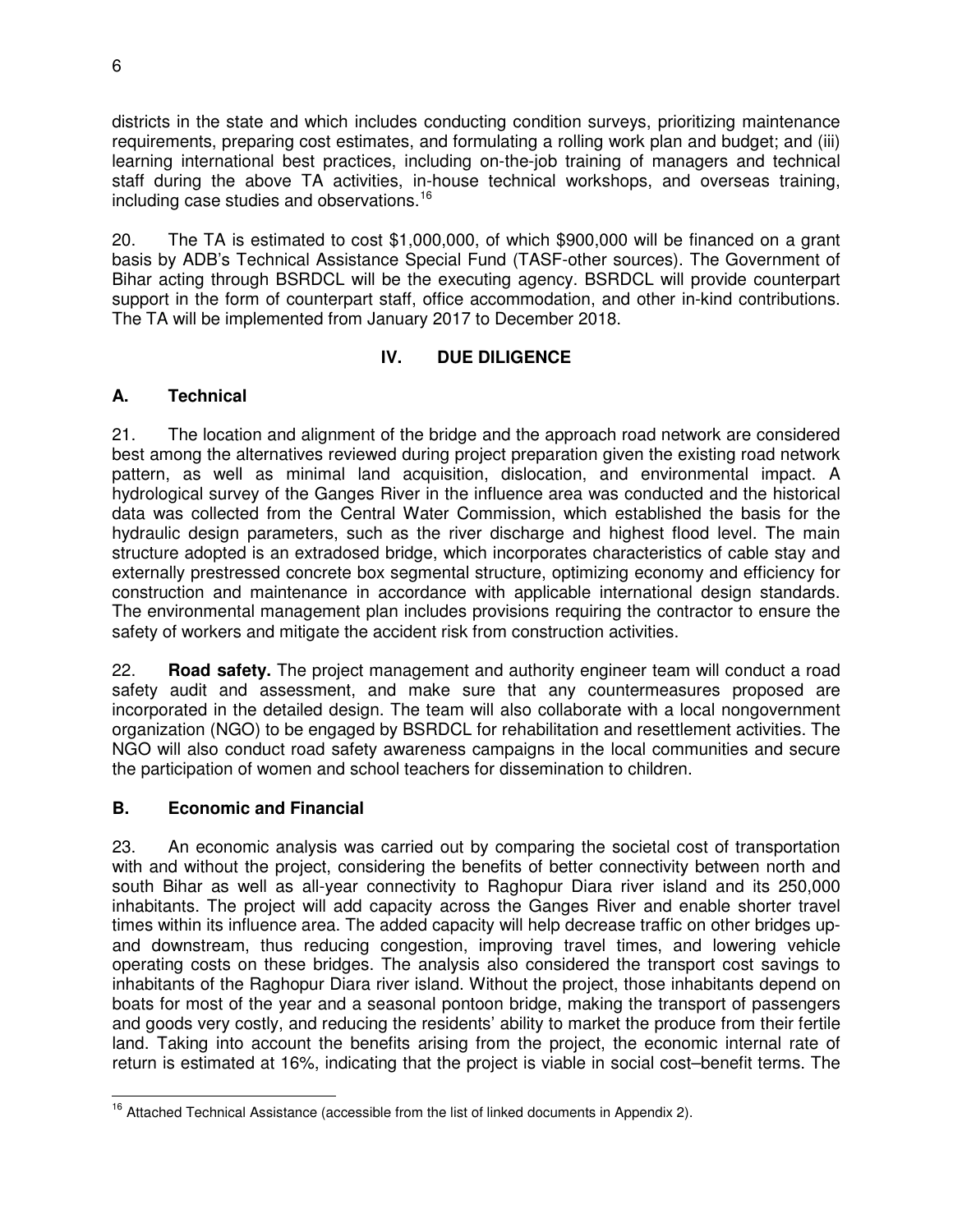sensitivity analysis tested the effects of possible unfavorable scenarios resulting from changes in the key parameters that determine the project's costs and benefits. The economic viability remained satisfactory at an economic internal rate of return of 13.7-14.9% above the 12% cutoff. The project will also provide large additional benefits to the residents of the Raghopur Diara river island in terms of better access to education and health facilities, and increased marketability of their produce, thus improving their socioeconomic situation.

24. The Government of Bihar intends to collect user fees in the form of toll charges, except for traffic from Raghopur Diara river island. A financial analysis was carried out to assess the viability of meeting the operation and maintenance (O&M) costs. It was done on an incremental basis using the discounted cash flow method and calculating the internal rate of return of the project. The capital cost includes construction of the bridge and its approaches. The O&M cost includes routine and periodic maintenance of the facility created. All financial projections are in 2015 nominal Indian rupees with no adjustment for inflation. The estimated financial internal rate of return for the project in real terms is 4.6%, which is above the estimated weighted average cost of capital of 2.3%. The cash flow projections indicate that the project would generate sufficient liquid cash resources to allow the project to meet its O&M costs and meet debt service obligations over the analysis period. BSRDCL's financial health is in good standing overall.<sup>[17](#page-12-0)</sup>

## **C. Governance**

25. **Policy, legal, and institutional capacity.** BSRDCL was incorporated on 20 April 2009 under the Companies Act of 1956, and is a wholly owned company of the Government of Bihar, established to develop, execute, manage, and maintain all types of roads, highways, and bridges. BSRDCL has an 11-member board of directors and is headed by a managing director, with about 108 staff members.<sup>[18](#page-12-1)</sup> The corporate structure was developed along good-practice principles, and a sound culture is emerging with an understanding of company values, which aim to provide high-class standards with regard to safety, performance, and user satisfaction, and to operate under sound ethical standards.

26. **Financial management.** A financial management assessment was conducted, considering the capacity of BSRDCL, including fund-flow arrangements, governance, staffing, budgeting, accounting and financial reporting systems, internal control procedures, financial information systems, and internal and external auditing arrangements. BSRDCL follows a double-entry, accrual accounting and reporting process, in accordance with the generally accepted accounting principles in India, and in compliance with the relevant provisions of the Companies Act of 2013 to the extent applicable. BSRDCL is experienced and familiar with managing ADB-financed projects. Further improvements to reporting procedures and accounting software are described in the PAM. The overall financial management arrangements are considered satisfactory, and the overall risk is moderate.

27. **Procurement and anticorruption measures.** All procurement of goods and works will be undertaken in accordance with ADB's Procurement Guidelines (2015, as amended from time to time). All consultants will be recruited in accordance with ADB's Guidelines on the Use of Consultants (2013, as amended from time to time). ADB's Anticorruption Policy (1998, as amended to date) was explained to and discussed with the government and BSRDCL. The specific policy requirements and supplementary measures are described in the PAM.

 17 The recurrent cost for the project is about 2.8% of BSRDCL's annual expenditure.

<span id="page-12-1"></span><span id="page-12-0"></span><sup>&</sup>lt;sup>18</sup> The current managing director is the secretary of the Road Construction Department. The board is chaired by the development commissioner of the Government of Bihar.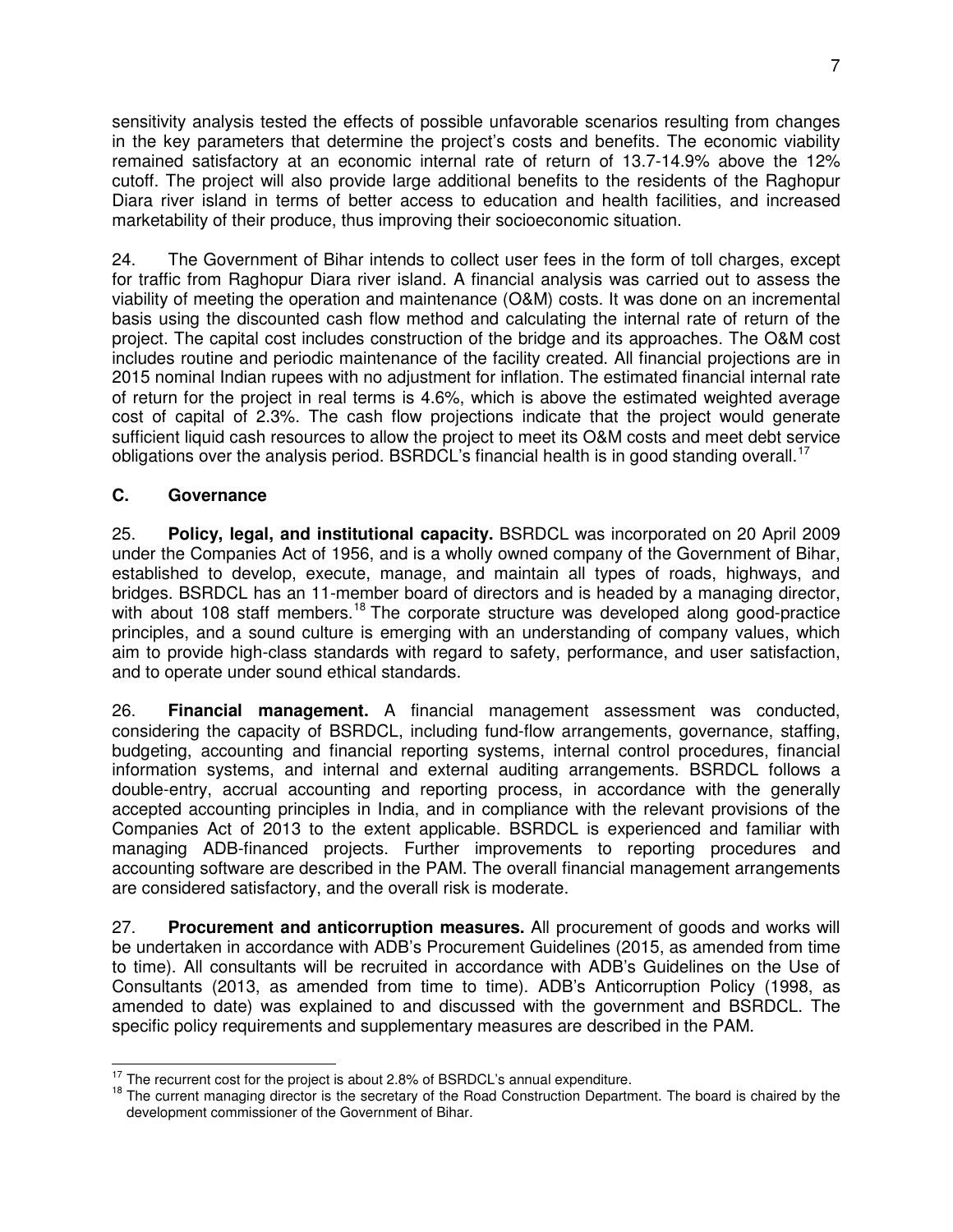## **D. Poverty and Social**

28. A poverty and social survey of 366 households was conducted, and 8 focus group discussions were held in 18 villages. Respondents felt that the project would make access and mobility more reliable. The project will greatly benefit northern Bihar, including the Raghopur Diara river island, where socioeconomic indicators are low and the lack of reliable connectivity has hindered growth and development. Improved cross-river connectivity will allow residents in the north to transport their products more quickly to market centers in the south, and will also improve their profit margins since they will no longer depend solely on local markets and middlemen, or face long transport times. An estimated 9.3 million people live in the project districts and will experience the economic benefits brought about by the project.<sup>[19](#page-13-0)</sup>

29. **Gender and development.** Most women in the project area are involved in household work. The project will improve connectivity, giving them better access to health services, higher levels of education, economic opportunities, and social interactions. Women living on the northern banks of the Ganges River and on the Raghopur Diara island will benefit in particular. Land acquisition and resettlement will affect 56 households headed by women. Special attention will be given to these households to ensure that they are equally well or better off than before the project. Meaningful consultations with women guided the design of practical and implementable gender-proactive features: (i) gender-sensitive design of project components, including separate toilets and rest areas for men and women, and lighting for pedestrians; (ii) grassroots road safety and safe mobility campaigns involving the participation of women, with a target of 30% as trained facilitators and 50% as beneficiaries; and (iii) awareness training on issues related to sexually transmitted infections for all project-affected communities and all contractors' staff before and during construction, targeting a 50% participation rate for women. Civil works contracts will have provisions to ensure that all applicable labor laws are complied with, including equal pay for men and women for work of equal value. Contractors are also encouraged to employ local women.

30. **HIV/AIDS and trafficking.** Bihar is characterized as a low-HIV-prevalence state with an estimated adult HIV prevalence of 0.20%, lower than the national rate of 0.27%. Of 123,873 people in Bihar estimated to be living with HIV/AIDS, 39% are women. Major efforts in awareness building, prevention, and treatment are undertaken by the health department and the Bihar AIDS Control Society at the state, district, and block levels. Based on public consultations, the project incorporates measures to mitigate HIV/AIDS risks, such as NGOs undertaking semiannual awareness programs at construction sites and in project-influenced areas, in particular at important village locations and in schools and offices. Awareness-building will be conducted separately for men and women to discuss gender-specific issues. To combat the risk of human trafficking, the Government of Bihar launched a program in 2007 to prevent the trafficking of women and children and to ensure comprehensive rehabilitation for victims. Also, international NGOs are implementing awareness-building and prevention programs in Bihar.

## **E. Safeguards**

31. **Environment.** The project is classified as category A in accordance with ADB's Safeguard Policy Statement (2009) because of the presence of the Gangetic Dolphin and the Ganges softshell turtle, and the potential presence of the Gharial in the project area. According to the International Union for Conservation of Nature, Gangetic Dolphin is endangered, Ganges softshell turtle is vulnerable, and Gharial is critically endangered. They are also protected under

<span id="page-13-0"></span> 19 Summary Poverty Reduction and Social Strategy (accessible from the list of linked documents in Appendix 2).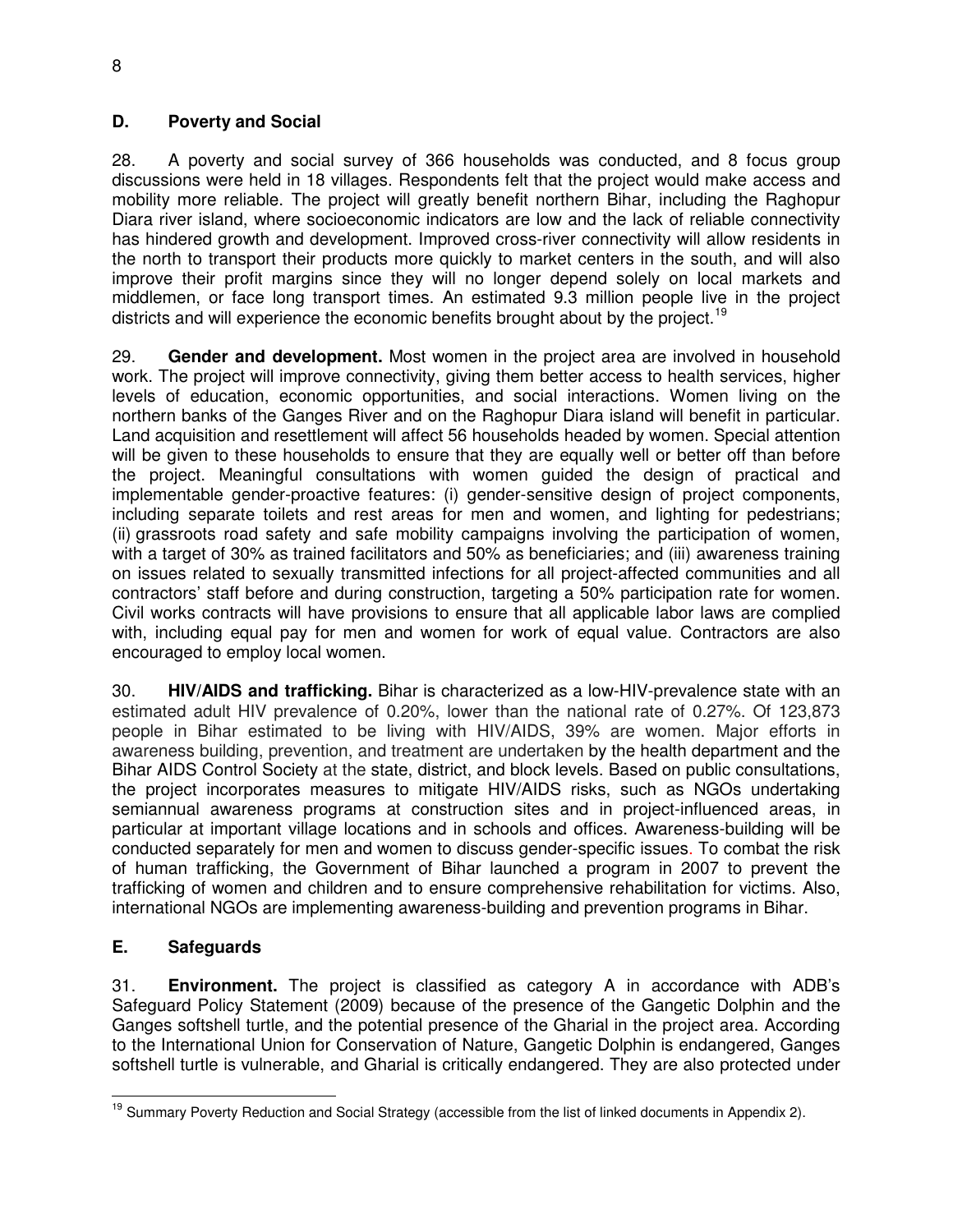the Wildlife Protection Act of India. Although the project area is not a critical habitat for these species, the large project scope requires sourcing, transport, and storage of substantial construction, labor, equipment, and material resources. The draft environmental impact assessment (EIA) was disclosed on ADB's website on 1 December 2015. Potential significant impacts entail destruction and disturbance of the natural habitat from on-site noise, vibration, air and water pollution, and increased sediment load in the river. The location, timing, and method of construction will avoid and minimize impacts on the natural habitat. A biodiversity conservation plan will be implemented to avoid any net loss of biodiversity. Other anticipated impacts involve dust, noise, exhaust, construction and domestic waste, water contamination, occupational health and safety, erosion, siltation, and traffic congestion. Measures to manage these have been included in the environmental management plan, which will be updated by the contractor. Meaningful consultations were held with affected persons and key stakeholders, such as the local Forestry Department, Zoological Survey of India, Patna University, and the World Wildlife Fund, and their recommendations were incorporated in the EIA. The EIA's grievance redress mechanism will further alleviate any concerns of affected persons and relevant stakeholders during project implementation.

32. BSRDCL will be responsible for ensuring the implementation of environment safeguards under the project. Two technical managers of the bridge construction works will be responsible for managing environmental and social safeguards. The project management and authority engineer team will include an environmental and biodiversity specialist to supervise the implementation of environment safeguards. The civil works contractor will employ environmental experts to ensure proper implementation of the EIA and the environmental management plan. An external monitor will be recruited to conduct third-party monitoring of the implementation and supervision of environmental safeguards, and the implementation of the biodiversity conservation plan. The project management and authority engineer team will conduct training workshops and on-site training on how to implement environment safeguards for BSRDCL staff and the contractor.

33. **Involuntary resettlement.** The project is classified as category A in accordance with the Safeguard Policy Statement. Project components are designed to minimize land acquisition and involuntary resettlement. A resettlement plan was prepared in line with the Right to Fair Compensation and Transparency in Land Acquisition, Rehabilitation, and Resettlement Act ([20](#page-14-0)13), and the Safeguard Policy Statement, and has been disclosed.<sup>20</sup> About 256.58 acres of private land will be acquired, affecting 18,171 persons or 1,594 households, and 153 private structures. Of the households, 1,509 will experience economic displacement and 85 will experience physical displacement. Displaced persons will be compensated at replacement cost, and rates for different categories of loss and special assistance are detailed in the resettlement plan. The estimated cost of land acquisition and resettlement is about \$127.6 million. Impacts have been thoroughly assessed, and the measures proposed in the resettlement plan are commensurate to the assessed impacts. BSRDCL is experienced in implementing ADB projects and is committed to implementing the resettlement plan. BSRDCL will engage an NGO to assist with implementing the resettlement plan, and the project management and authority engineer team's resettlement specialist will be the external monitor.

34. **Indigenous peoples.** The project is categorized as C in accordance with the Safeguard Policy Statement. Due diligence confirms that no indigenous peoples are present in the project impact area.

<span id="page-14-0"></span>l,  $^{20}$  Resettlement Plan (accessible from the list of linked documents in Appendix 2). <http://www.adb.org/projects/documents/ind-bihar-new-ganga-bridge-project-dec-2015-rp>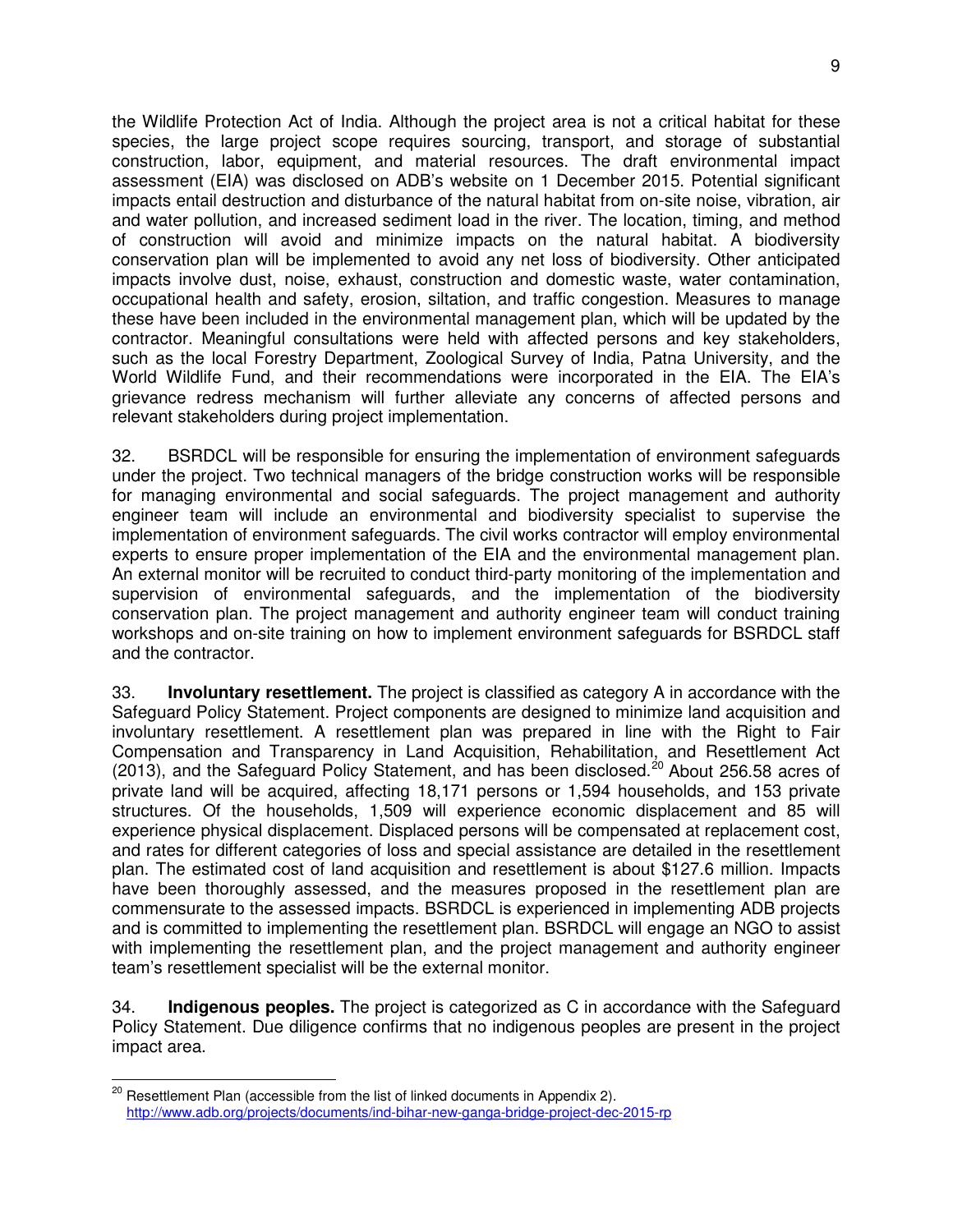## **F. Risks and Mitigating Measures**

35. The overall risk assessment is low, while the integrated benefits and impacts are expected to outweigh the costs. Major risks and mitigating measures are summarized in Table 4 and described in detail in the risk assessment and risk management plan.<sup>[21](#page-15-0)</sup>

#### **Table 4: Summary of Risks and Mitigating Measures**

| <b>Risks</b>            | <b>Mitigating Measures</b>                                                                      |
|-------------------------|-------------------------------------------------------------------------------------------------|
|                         | Project startup is delayed The advanced procurement action was expedited in accordance with ADB |
| and disbursement is     | requirements under retroactive financing. An EPC contract for the bridge and                    |
| slow.                   | approach road network was signed on 10 February 2016, and the PMAE                              |
|                         | consultant contract was signed on 8 April 2016.                                                 |
| Implementation capacity | The PMAE team will support BSRDCL by providing overall project                                  |
| is not adequate.        | management support and monitoring implementation of safeguard measures,                         |
|                         | including EMP and other requirements related to environmental protection.                       |
| Maintenance and future  | The EPC contract includes 5 years of post-completion performance-based                          |
| capacity for bridge     | bridge maintenance services to be financed by the Government of Bihar. The                      |
| operation and           | TA will strengthen the institutional capacity of the Government of Bihar and                    |
| management is weak.     | BSRDCL to effectively manage and maintain major bridges in Bihar and                            |
|                         | develop sustainable operation and maintenance plans for bridges in Bihar.                       |

 $ADB = Asian Development Bank; BSRDCL = Bihar State Road Development Corporation Limited; EMP =$ environmental management plan; EPC = engineering, procurement, and construction; PMAE = project management and authority engineer;  $TA = technical$  assistance.

Source: Asian Development Bank.

#### **V. ASSURANCES**

36. The Government of India, the Government of Bihar, and BSRDCL have assured ADB that implementation of the project shall conform to all applicable ADB policies, including those concerning anticorruption measures, safeguards, gender, procurement, consulting services, and disbursement as described in detail in the PAM and loan documents.

37. The Government of India, the Government of Bihar, and BSRDCL have agreed with ADB on certain covenants for the project, which are set forth in the loan agreement and project agreement.

#### **VI. RECOMMENDATION**

38. I am satisfied that the proposed loan would comply with the Articles of Agreement of the Asian Development Bank (ADB) and recommend that the Board approve the loan of \$500,000,000 to India for the Bihar New Ganga Bridge Project, from ADB's ordinary capital resources, with interest to be determined in accordance with ADB's London interbank offered rate (LIBOR)-based lending facility; for a term of 26 years, including a grace period of 5 years; and such other terms and conditions as are substantially in accordance with those set forth in the draft loan and project agreements presented to the Board.

> Takehiko Nakao President

1 June 2016

<span id="page-15-0"></span> $\overline{a}$ <sup>21</sup> Risk Assessment and Risk Management Plan (accessible from the list of linked documents in Appendix 2).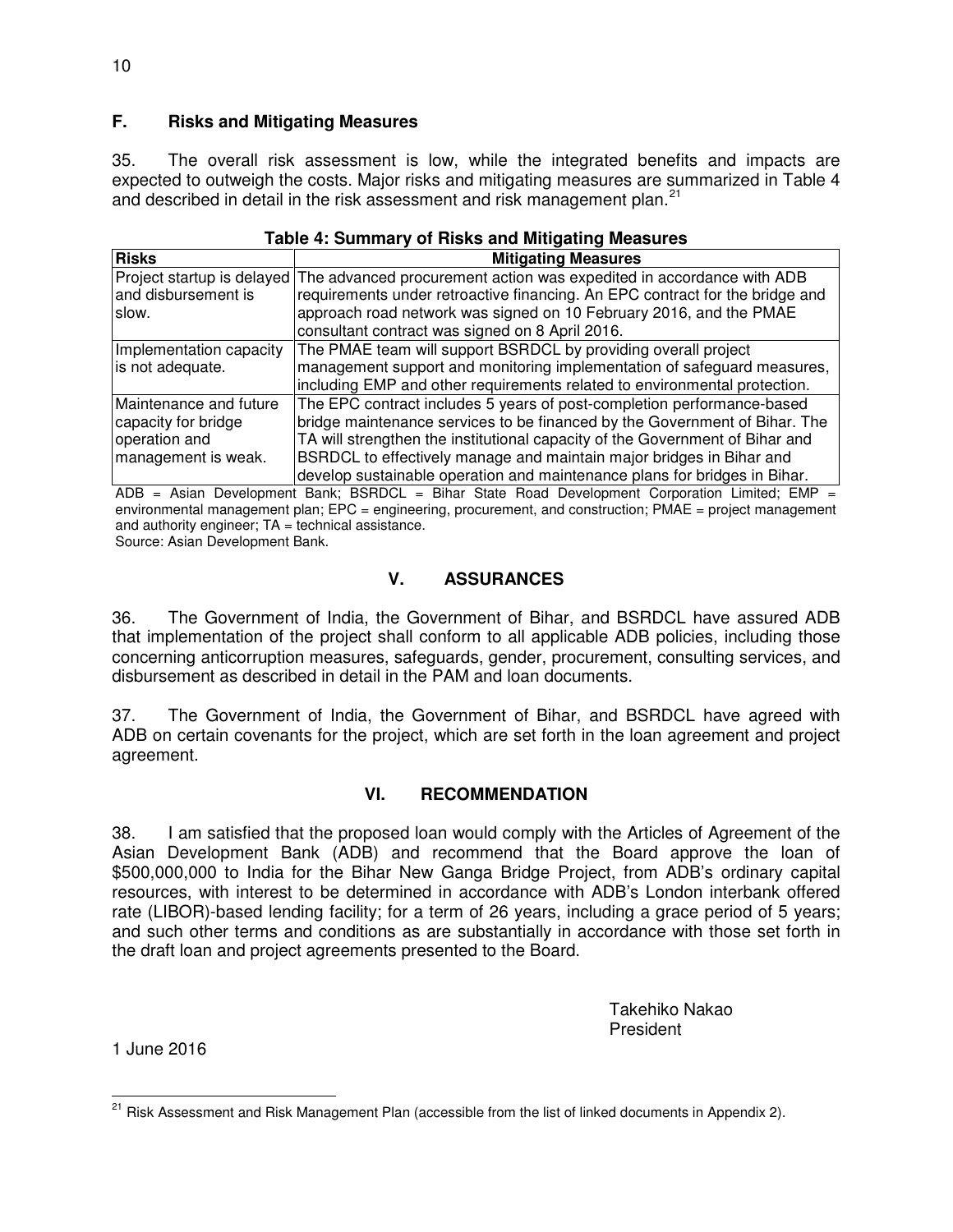## **DESIGN AND MONITORING FRAMEWORK**

| Impact the Project is Aligned with<br>Mobility and accessibility within India, and connectivity with its neighboring countries improved<br>(India's Twelfth Five Year Plan, 2012-2017) <sup>a</sup>                                                                                                                                               |                                                                                                                                                                                                                                                                                            |                                                                                                            |                                                                            |
|---------------------------------------------------------------------------------------------------------------------------------------------------------------------------------------------------------------------------------------------------------------------------------------------------------------------------------------------------|--------------------------------------------------------------------------------------------------------------------------------------------------------------------------------------------------------------------------------------------------------------------------------------------|------------------------------------------------------------------------------------------------------------|----------------------------------------------------------------------------|
| <b>Results Chain</b>                                                                                                                                                                                                                                                                                                                              | <b>Performance Indicators with Targets</b><br>and Baselines                                                                                                                                                                                                                                | <b>Data Sources and</b><br><b>Reporting</b>                                                                | <b>Risks</b>                                                               |
| <b>Outcome</b>                                                                                                                                                                                                                                                                                                                                    | By 2021:                                                                                                                                                                                                                                                                                   |                                                                                                            |                                                                            |
| Transport<br>connectivity across<br>the Ganges River<br>between north and<br>south Bihar improved                                                                                                                                                                                                                                                 | a. 392,000 average daily vehicle-km<br>used in the first full year of operation<br>(2015 baseline: NA)<br>b. Year-round road access for Raghopur<br>Diara river island (2015 baseline: NA)<br>c. 1.4 million tons of cross-border cargo<br>facilitated in the first full year of operation | a-c. Post-<br>implementation<br>measurement reports<br>by BSRDCL as<br>approved by the state<br>government | Improvements to<br>complementary<br>national and state<br>highways delayed |
|                                                                                                                                                                                                                                                                                                                                                   | (2015 baseline: NA)                                                                                                                                                                                                                                                                        |                                                                                                            |                                                                            |
| <b>Outputs</b><br>1. New Ganga                                                                                                                                                                                                                                                                                                                    | By 2020:<br>1a. 9.8 km of road bridge structure built                                                                                                                                                                                                                                      | 1a-e. Monitoring                                                                                           | Unpredicted river                                                          |
| Bridge and<br>integrated approach<br>roadway network<br>constructed                                                                                                                                                                                                                                                                               | 1b. 10 km of approach viaduct and<br>embankment built<br>1c. 3 km of existing national highway<br>widened<br>1d. Tolling and service facilities built                                                                                                                                      | reports and<br>completion report by<br><b>BSRDCL</b> as endorsed<br>by the state<br>government             | flow and soil<br>conditions delay<br>construction                          |
| 2. Bridge operation                                                                                                                                                                                                                                                                                                                               | 1e. 5-year performance-based<br>maintenance period started<br>By 2018:                                                                                                                                                                                                                     |                                                                                                            |                                                                            |
| and management<br>capacity enhanced                                                                                                                                                                                                                                                                                                               | 2a. Operation management plan for the<br>Bihar New Ganga Bridge prepared<br>2b. Model maintenance manual for other<br>existing major bridges in the state<br>developed                                                                                                                     | 2a. Operation<br>management plan<br>2b. Model<br>maintenance manual                                        | Major turnover in<br>key BSRDCL staff<br>during<br>implementation          |
|                                                                                                                                                                                                                                                                                                                                                   | 2c. Satisfactory evaluation of knowledge<br>transfer in international best practices                                                                                                                                                                                                       | 2c. Retrospective<br>evaluation of training<br>participants by<br><b>BSRDCL</b>                            |                                                                            |
| <b>Key Activities with Milestones</b>                                                                                                                                                                                                                                                                                                             |                                                                                                                                                                                                                                                                                            |                                                                                                            |                                                                            |
| New Ganga Bridge and integrated approach roadway constructed<br>1.<br>1.1 Procurement of main works package by February 2016<br>1.2 Selection of consultants for project management and authority engineer by April 2016<br>1.3 Land acquisition and resettlement completed by December 2017<br>1.4 Construction works completed by December 2020 |                                                                                                                                                                                                                                                                                            |                                                                                                            |                                                                            |

#### **2. Bridge operation and management capacity enhanced**

2.1 TA consultant selection by January 2017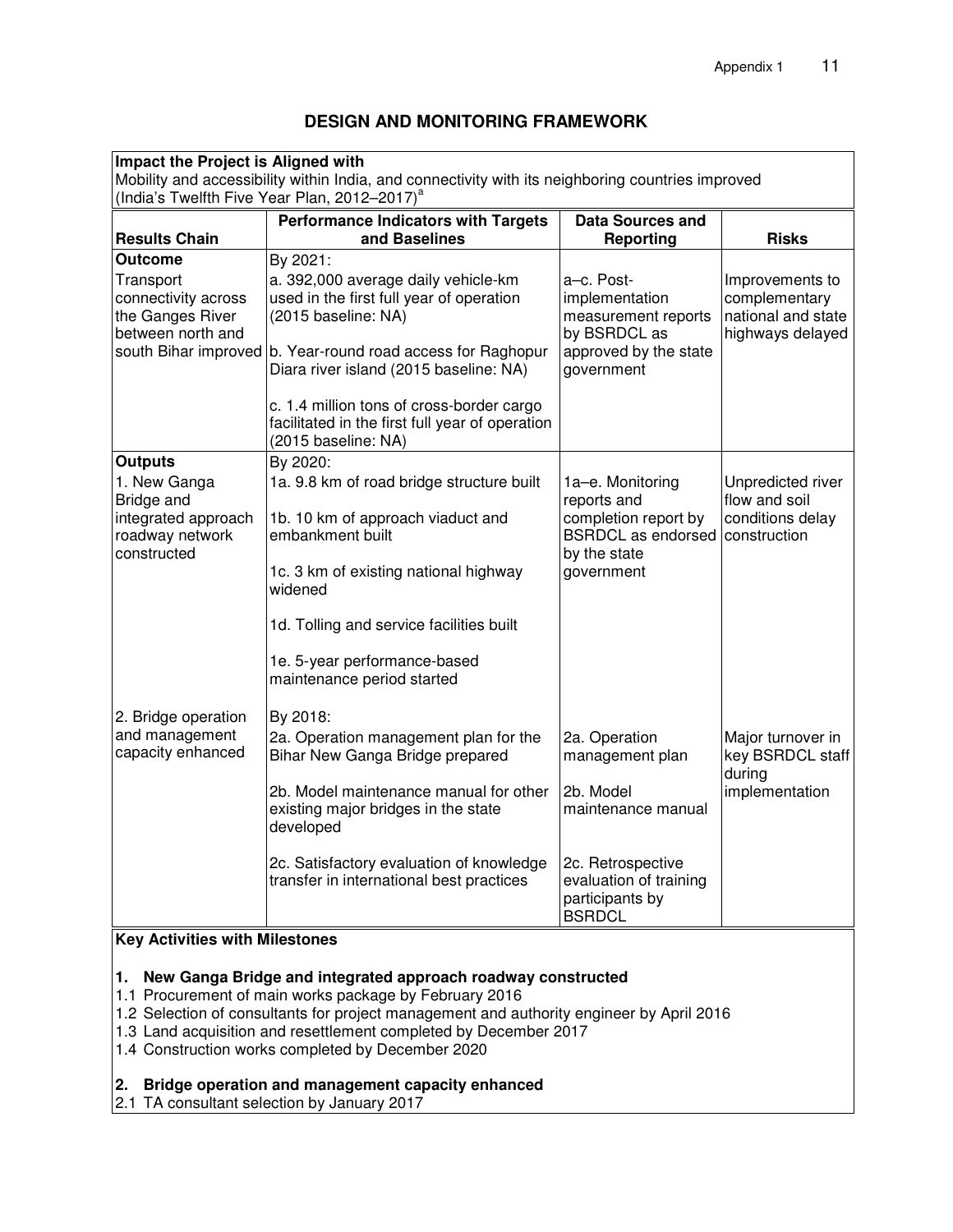2.2 Prepare operations management plan for the Bihar New Ganga Bridge by December 2018

2.3 Prepare model maintenance manual for other existing major bridges by December 2018

2.4 Train managers and technical staff by December 2018

#### **Inputs**

ADB: \$500,000,000 (loan) and \$900,000 (technical assistance grant) Government of Bihar: \$215,000,000

#### **Assumptions for Partner Financing**

Not applicable.

ADB = Asian Development Bank, BSRDCL = Bihar State Road Development Corporation Limited, km = kilometer,  $NA = not applicable, TA = technical assistance.$ <br>  $\frac{a}{b}$  Government of the Common Common Common Common Common Common Common Common Common Common Common Common Common Common Common Common Common Common Common Common Common Common Common Common Common Comm

Government of India, Planning Commission. 2013. Twelfth Five Year Plan, 2012-2017 Economic Sectors. Volume II. New Delhi.

Source: Asian Development Bank.